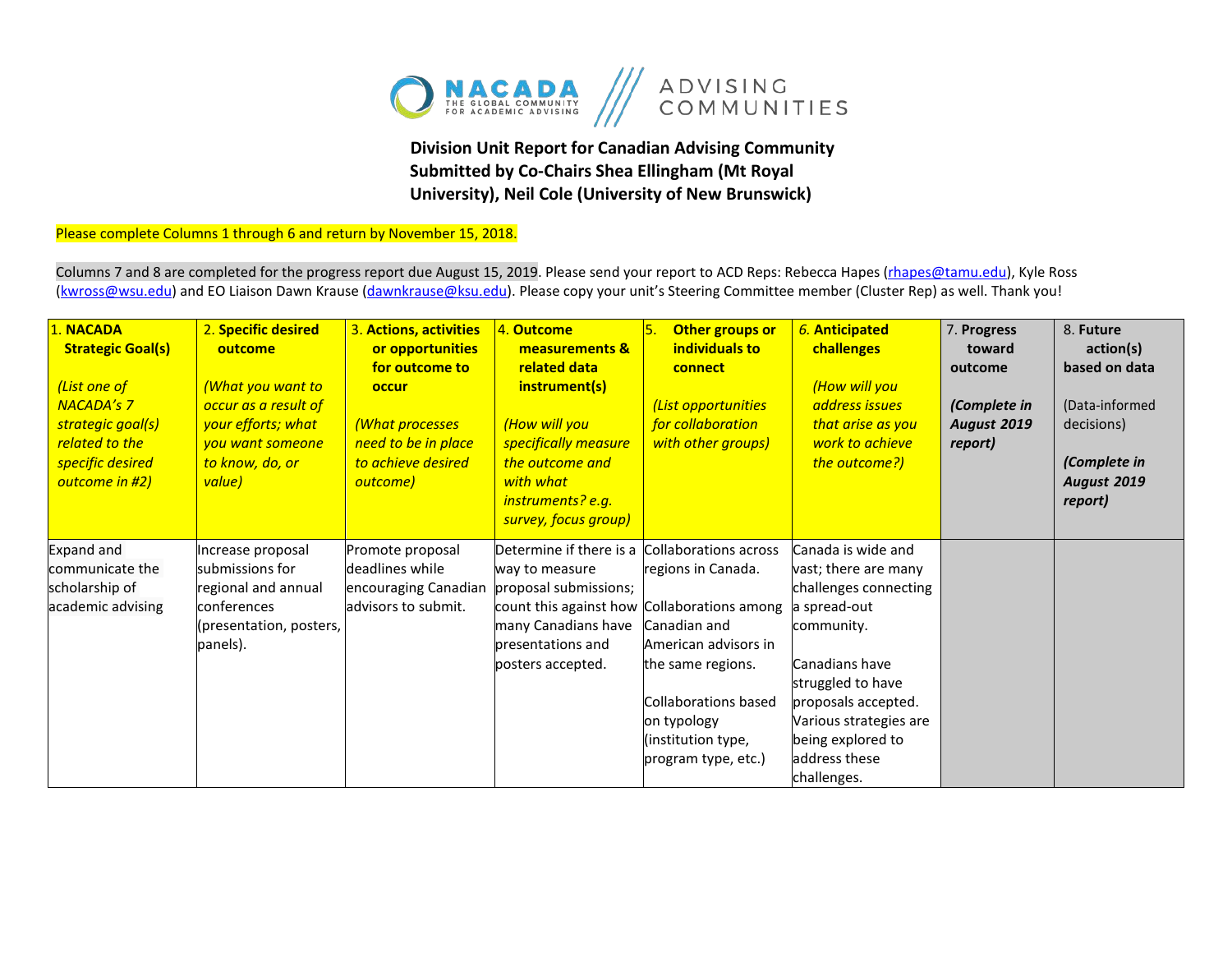| Provide professional<br>Deliver online<br>development<br>professional<br>opportunities that are development<br>opportunities by<br>responsive to the<br>needs of advisors and<br>Canadian advisors<br>advising administrators delivered to other<br>Canadian advisors.                                                                                                                                                          | <b>Steering Committee</b><br>roles identified to help online meetings,<br>coordinate the<br>planning among<br>ourselves.<br><b>Executive Office</b><br>assistance with the<br>technology (online<br>Zoom meetings). | Count number of<br>panels, webinars<br>organized.<br>Count number of<br>advisors who<br>participate. | Collaborations would<br>be topic specific, but<br>generally looking to<br>connect Canadians<br>with each other across community.<br>the country. | Canada is wide and<br>vast; there are many<br>challenges connecting<br>a spread-out |  |
|---------------------------------------------------------------------------------------------------------------------------------------------------------------------------------------------------------------------------------------------------------------------------------------------------------------------------------------------------------------------------------------------------------------------------------|---------------------------------------------------------------------------------------------------------------------------------------------------------------------------------------------------------------------|------------------------------------------------------------------------------------------------------|--------------------------------------------------------------------------------------------------------------------------------------------------|-------------------------------------------------------------------------------------|--|
| Promote the role of<br>Demonstrate value<br>effective academic<br>and impact of<br>advising in student<br>academic advising to<br>advisors' supervisors<br>success to college and<br>university decision<br>and university<br>makers<br>administrators across<br>Canada.<br>Promote value of<br>participation in<br>NACADA in enhancing<br>advising.<br>More NACADA global<br>award and scholarship<br>nominees from<br>Canada. | Promote conference<br>outcomes.<br><b>Promote NACADA</b><br>Global Awards,<br>encouraging Canadian<br>advisors to apply and<br>nominate.                                                                            | To be determined.                                                                                    | Membership<br>committee.<br>Scholarships/awards<br>committee(s).<br>Others to be<br>determined.                                                  | Submitting<br>nominations for<br>lawards and<br>scholarships.                       |  |
| Foster inclusive<br>Promote Canada and<br>practices within the<br>Canadian advisors as<br>Association that<br>diverse partners in<br>respect the principle of NACADA.<br>equity and the<br>diversity of advising<br>Increase Canadian<br>professionals across<br>membership and<br>the vast array of<br>participation in<br>NACADA.<br>intersections of<br>identity                                                             | Promote value of<br>NACADA membership.<br>Promote value of<br>NACADA conference<br>participation.<br>Distribute relevant<br>NACADA scholarship<br>that fosters diversity<br>and inclusions.                         | To be determined.                                                                                    | Membership<br>committee.<br>Others to be<br>determined.                                                                                          | Unsure.                                                                             |  |